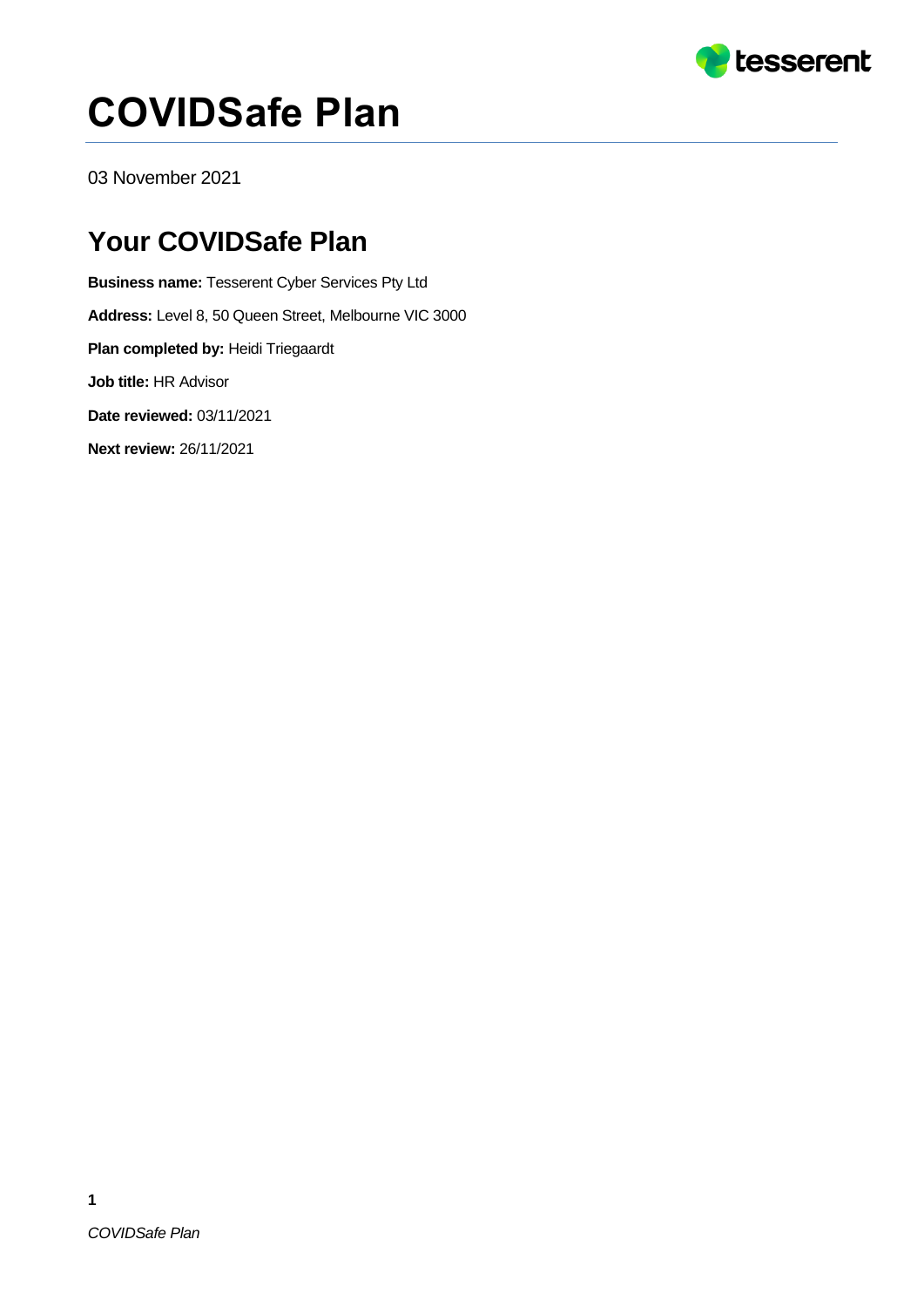



O

### **1. Physical distancing**

| <b>RECOMMENDATIONS &amp;</b><br><b>REQUIREMENTS</b>                                                                                                                                | <b>DESCRIBE WHAT YOU WILL DO</b>                                                                                                                        | <b>WHO IS</b><br><b>RESPONSIBLE</b> |
|------------------------------------------------------------------------------------------------------------------------------------------------------------------------------------|---------------------------------------------------------------------------------------------------------------------------------------------------------|-------------------------------------|
| You must apply the relevant density<br>quotient to arrange shared work areas<br>and publicly accessible spaces. How<br>will you do this?                                           | Display signage, practise physical<br>$\bullet$<br>distancing, stagger seating so<br>workers are 1.5m from one<br>another.                              | People &<br>Culture/Management      |
| Density quotients can change. One<br>$\bullet$<br>person per four square metre or                                                                                                  | Workers are to not shake hands<br>$\bullet$<br>or exchange physical greetings                                                                           |                                     |
| one person per two square metres<br>may apply to your workplaces or<br>venue.                                                                                                      | Maintain the 1.5m distance<br>$\bullet$<br>requirements.                                                                                                |                                     |
| You must display signage showing<br>$\bullet$<br>the maximum number of people<br>allowed in the space.                                                                             | As per compliance with current<br>$\bullet$<br>Victorian government directions,<br>only fully vaccinated employees<br>may attend the office, subject to |                                     |
| Shared work areas are only<br>$\bullet$<br>accessible to workers and should                                                                                                        | density quotients. The remaining<br>workforce will work from home.                                                                                      |                                     |
| only include workers in the density<br>limit.                                                                                                                                      | Provide virtual dial in options for<br>$\bullet$<br>meetings.                                                                                           |                                     |
| Publicly accessible spaces should<br>$\bullet$<br>include members of the public and<br>may include workers if they share<br>the space on an ongoing basis.                         | $\bullet$<br>Rearranged and/or moved<br>furniture in common areas to<br>ensure physical distancing.                                                     |                                     |
|                                                                                                                                                                                    | For staff that are required to<br>attend a client site for special<br>circumstances will request a copy<br>of the client's COVID Safe Plan.             |                                     |
| You may need to reduce the number<br>of workers or the number of members<br>of the public at your work premises in<br>accordance with current directions.<br>How will you do this? | Employees that are required on<br>$\bullet$<br>site (office) or a client site are to<br>seek approval prior to attending<br>the site.                   | Management                          |
| Where possible aim for workers and<br>visitors to maintain physical distancing<br>of 1.5 metres in the workplace. How<br>will you do this?                                         | Identify areas that require floor<br>marking and signage, such as<br>kitchen areas, printer collection<br>areas.                                        | People &<br>Culture/Management      |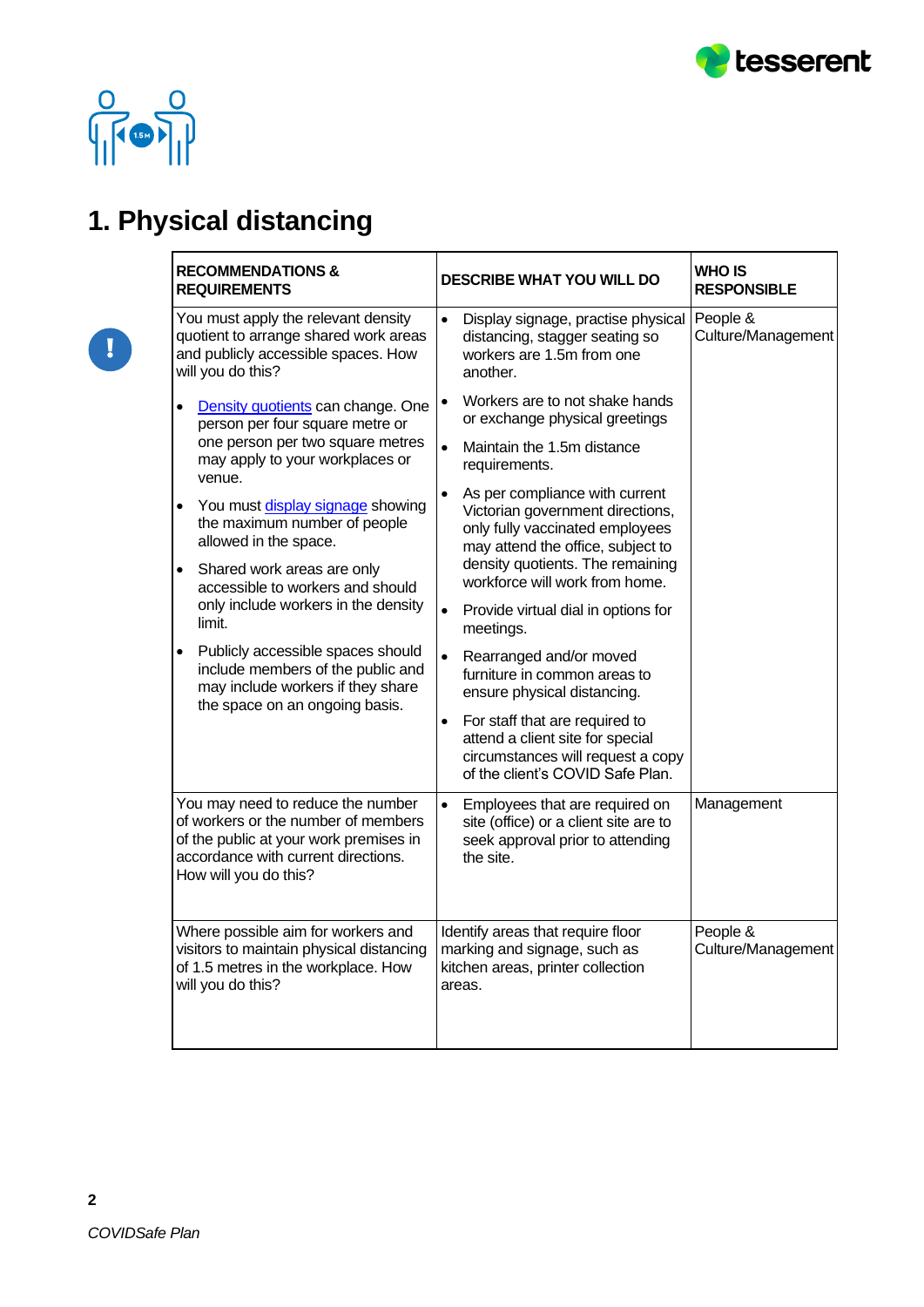

| <b>RECOMMENDATIONS &amp;</b><br><b>REQUIREMENTS</b>                                                                   | <b>DESCRIBE WHAT YOU WILL DO</b>                                                                                                    | <b>WHO IS</b><br><b>RESPONSIBLE</b> |
|-----------------------------------------------------------------------------------------------------------------------|-------------------------------------------------------------------------------------------------------------------------------------|-------------------------------------|
| You should give training to workers on<br>physical distancing while working and<br>socialising. How will you do this? | Educating staff on strategies and<br>work practice changes to<br>maintain physical distancing.                                      | Management                          |
|                                                                                                                       | Reinforcing messaging to staff<br>that physical distancing needs to<br>be maintained during work and<br>during social interactions. |                                     |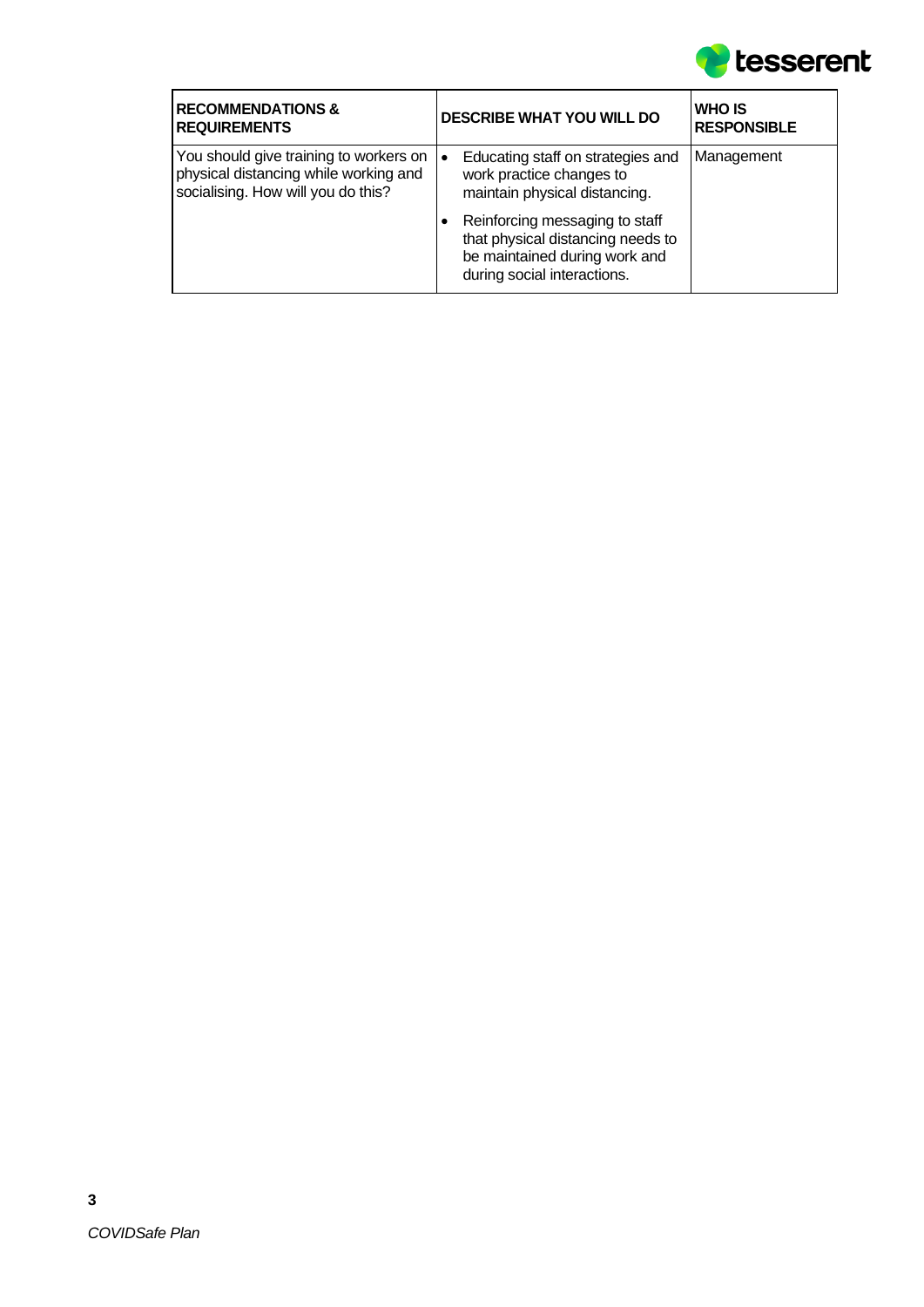

T

٦

#### **2. Face masks**

 $\mathbf{r}$ 

| <b>REQUIREMENT AND</b><br><b>RECOMMENDATIONS</b>                                                                          | <b>DESCRIBE WHAT YOU WILL DO</b>                                                                                                          | <b>WHO IS</b><br><b>RESPONSIBLE</b> |
|---------------------------------------------------------------------------------------------------------------------------|-------------------------------------------------------------------------------------------------------------------------------------------|-------------------------------------|
| You must ensure all workers adhere to<br>current face mask requirements. How<br>will you do this?                         | Face masks made available at the<br>$\bullet$<br>front entrance of the office for staff<br>and visitors required to attend the<br>office. | Management                          |
|                                                                                                                           | Monitoring use of face coverings<br>$\bullet$<br>for workers, unless a lawful<br>exception applies.                                       |                                     |
| You should give training and information   •<br>on how to correctly fit, use and dispose<br>of PPE. How will you do this? | Reinforced the importance of not<br>attending work if unwell.                                                                             | Management                          |
|                                                                                                                           | Provided appropriate information<br>$\bullet$<br>on the use of face coverings and<br>PPE to staff.                                        |                                     |
|                                                                                                                           | Display signage to ensure all<br>$\bullet$<br>workers adhere to current face<br>mask requirements.                                        |                                     |
| If your industry is subject to additional<br>industry obligations, you may also be<br>required to:                        | Monitor face mask requirements<br>$\bullet$<br>and communicate changes to<br>staff.                                                       | Management                          |
| adhere to extra face mask<br>requirements                                                                                 | Currently only face masks are<br>$\bullet$<br>required indoors for office workers.                                                        |                                     |
| appoint Covid Marshals<br>$\bullet$                                                                                       |                                                                                                                                           |                                     |
| conduct surveillance testing for<br>$\bullet$<br>COVID-19.                                                                |                                                                                                                                           |                                     |
| How will you do this?                                                                                                     |                                                                                                                                           |                                     |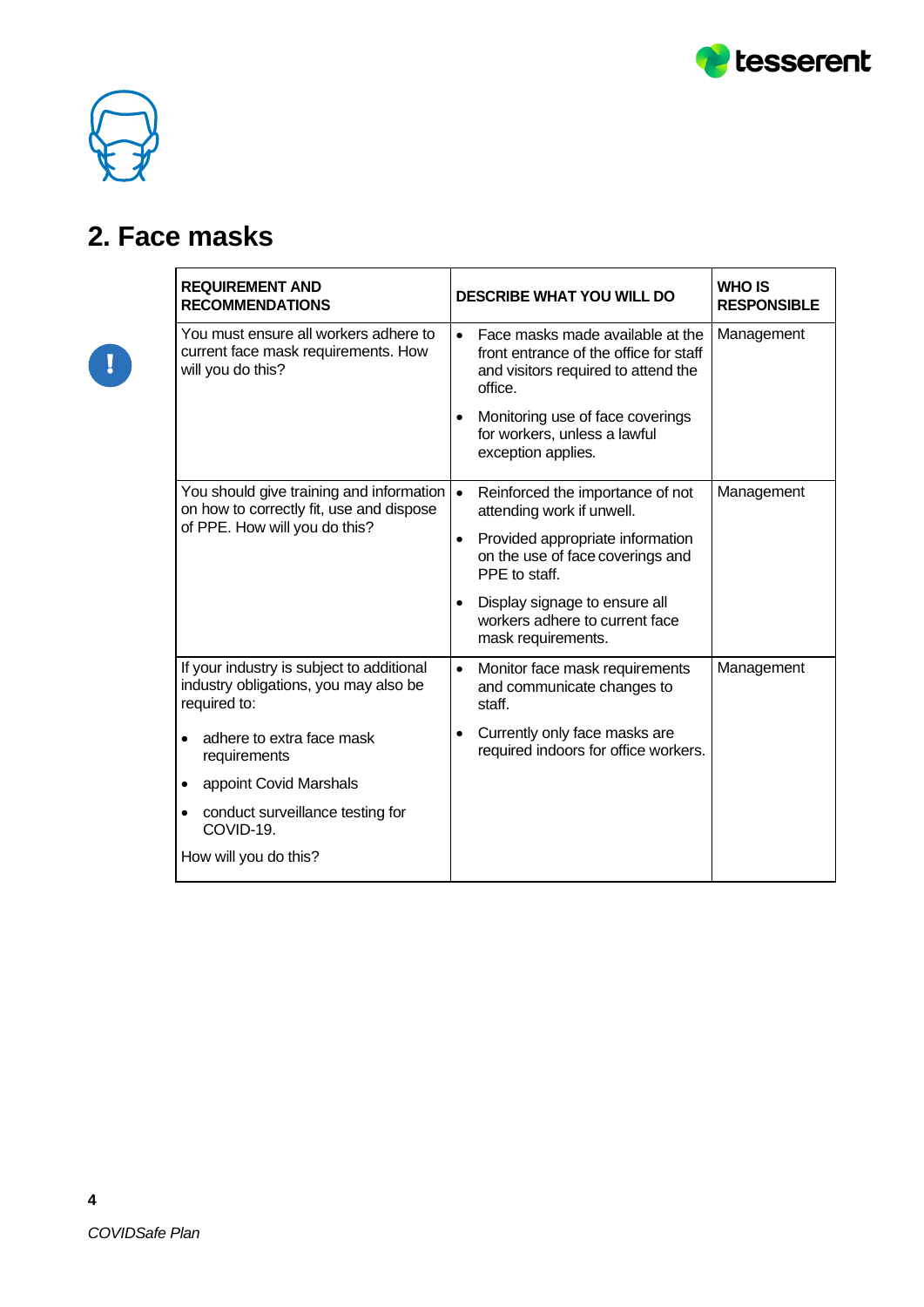



## **3. Hygiene**

| <b>REQUIREMENT AND</b><br><b>RECOMMENDATIONS</b>                                                                                                                                                      | <b>DESCRIBE WHAT YOU WILL DO</b>                                                                                                                                                                                                                  | <b>WHO IS</b><br><b>RESPONSIBLE</b> |
|-------------------------------------------------------------------------------------------------------------------------------------------------------------------------------------------------------|---------------------------------------------------------------------------------------------------------------------------------------------------------------------------------------------------------------------------------------------------|-------------------------------------|
| You <b>must</b> clean and disinfect shared<br>spaces at least twice a day. This<br>includes high-touch communal items,<br>e.g. doorknobs, telephones, toilets and<br>handrails. How will you do this? | Adequate supplies of appropriate<br>$\bullet$<br>cleaning and disinfection products<br>located in the office.<br>Increase the frequency of<br>$\bullet$<br>cleaning. Additional disinfection of<br>surfaces, particularly high-touch<br>surfaces. | Management                          |
| You should display a cleaning log in<br>shared spaces. How will you do this?                                                                                                                          | Increase the frequency of<br>$\bullet$<br>cleaning. Additional disinfection of<br>surfaces, particularly high-touch<br>surfaces.                                                                                                                  | Management                          |
|                                                                                                                                                                                                       | Where hot desking/ shared<br>workstations occurs, daily cleaning<br>of surfaces will be established.                                                                                                                                              |                                     |
| You should put soap and hand sanitiser<br>throughout the workplace and<br>encourage regular handwashing. How<br>will do you this?                                                                     | Hand sanitiser located in common<br>$\bullet$<br>areas and at the end of each<br>workstation.                                                                                                                                                     | Management                          |
|                                                                                                                                                                                                       | Rubbish bins located under<br>$\bullet$<br>workstations and in common<br>areas.                                                                                                                                                                   |                                     |
|                                                                                                                                                                                                       | Adequate supplies of soap and<br>$\bullet$<br>sanitiser located in the office.                                                                                                                                                                    |                                     |
|                                                                                                                                                                                                       | All persons are to observe<br>$\bullet$<br>personal cough and sneeze<br>etiquette, handwashing/ sanitising.                                                                                                                                       |                                     |
|                                                                                                                                                                                                       | Signage and posters regarding<br>handwashing and cough etiquette.                                                                                                                                                                                 |                                     |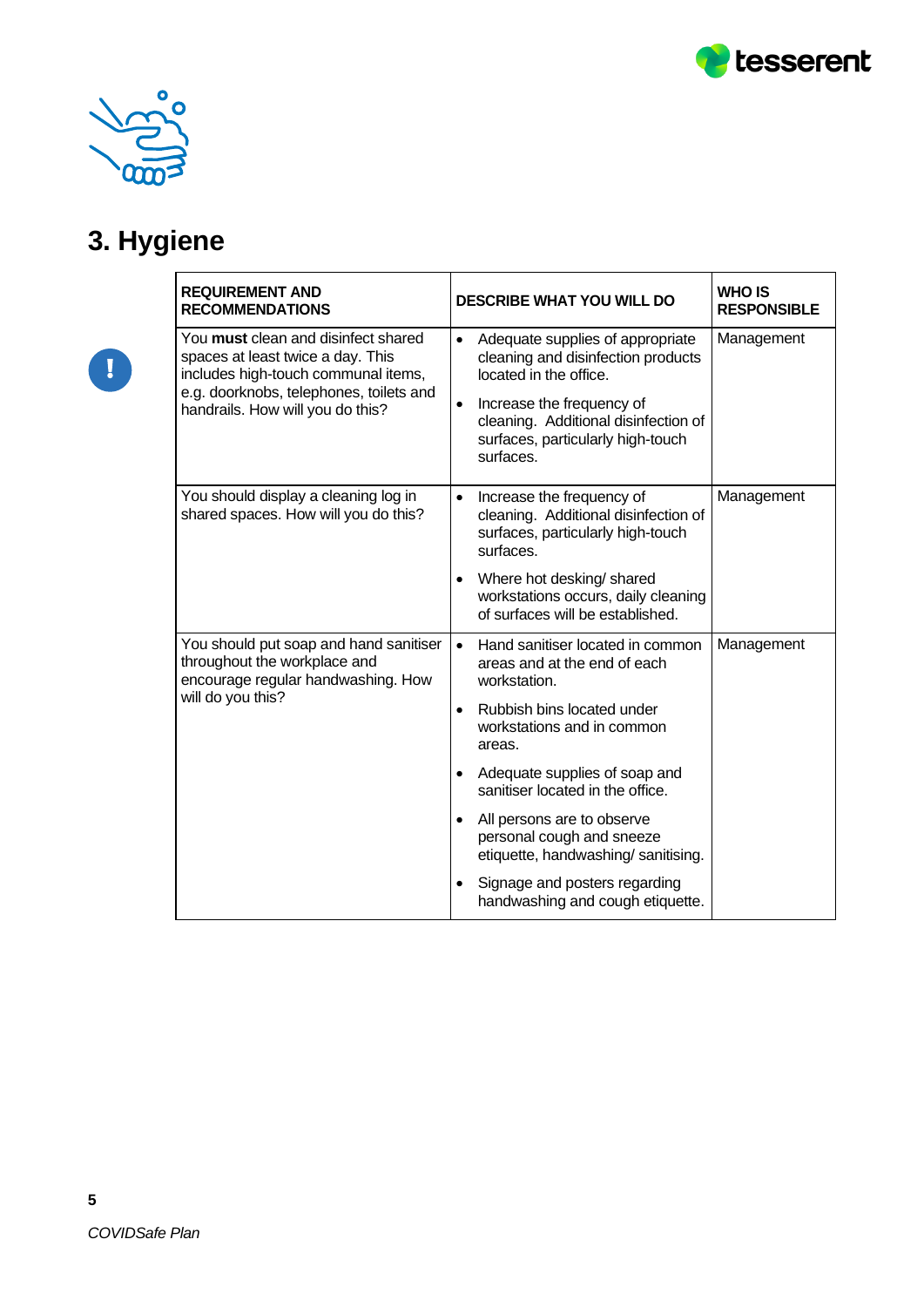

O

## **4. Record keeping**

| <b>REQUIREMENT AND</b><br><b>RECOMMENDATIONS</b>                                                                                                                                                  | <b>DESCRIBE WHAT YOU WILL DO</b>                                                                                                                                                                                             | <b>WHO IS</b><br><b>RESPONSIBLE</b> |
|---------------------------------------------------------------------------------------------------------------------------------------------------------------------------------------------------|------------------------------------------------------------------------------------------------------------------------------------------------------------------------------------------------------------------------------|-------------------------------------|
| Every Victorian business (with some<br>limited exceptions) must use the<br>Victorian Government QR Code<br>Service to check-in their workers,<br>customers and visitors. How will you<br>do this? | Victorian Government QR Code<br>$\bullet$<br>Service for electronic record<br>keeping. Ensure staff have<br>downloaded the app, and train<br>staff to facilitate use of the app<br>by customers and visitors and<br>workers. | People &<br>Culture/Management      |
|                                                                                                                                                                                                   | Appropriate signage displayed at<br>$\bullet$<br>the front of the office.<br>Communication and reminders<br>sent to all staff that attend the<br>office.                                                                     |                                     |
|                                                                                                                                                                                                   | For those with those without<br>$\bullet$<br>mobile phones, established a<br>process to collect records in hard<br>copy format.                                                                                              |                                     |
|                                                                                                                                                                                                   | Employees provided information<br>$\bullet$<br>about attendance records in staff<br>meetings and via email.                                                                                                                  |                                     |
|                                                                                                                                                                                                   | Security swipe access to contact<br>$\bullet$<br>trace movements of workers and<br>permanent visitors if confirmed<br>COVID-19 case.                                                                                         |                                     |
| Some venues must have a COVID-19<br>Check-in Marshal at all public<br>entrances whenever the facility<br>operates. How will you do this?                                                          | Not Applicable                                                                                                                                                                                                               | Not Applicable                      |
| You must encourage workers to get<br>tested and stay home if they have any<br>symptoms (even mild ones) or have<br>been identified as a close contact.<br>How will you do this?                   | Established an effective way of<br>$\bullet$<br>quickly communicating with<br>workers where there is or has<br>been a confirmed case -<br>email/phone/slack.                                                                 | Manager/People &<br>Culture         |
|                                                                                                                                                                                                   | For all suspected or confirmed<br>$\bullet$<br>cases, the employer will inform<br>all workers at the workplace to<br>be vigilant about the onset of<br>COVID-19 symptoms, and to<br>self- isolate at symptom onset           |                                     |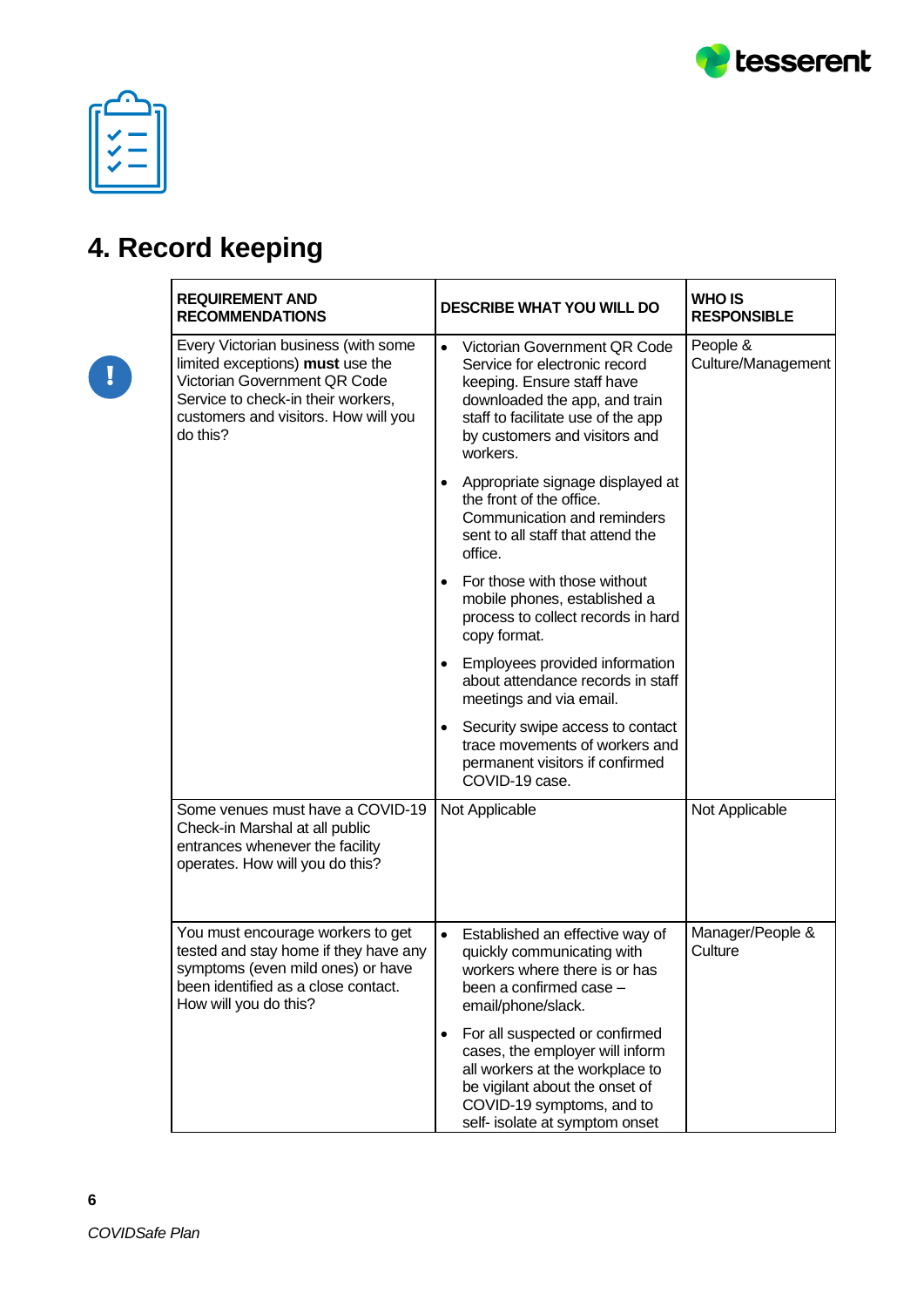

| <b>REQUIREMENT AND</b><br><b>RECOMMENDATIONS</b> | <b>DESCRIBE WHAT YOU WILL DO</b>                                                                                                           | <b>WHO IS</b><br><b>RESPONSIBLE</b> |
|--------------------------------------------------|--------------------------------------------------------------------------------------------------------------------------------------------|-------------------------------------|
|                                                  | and be tested as soon as<br>reasonably practicable.<br>All staff at the work premises will<br>be notified if there is a confirmed<br>case. |                                     |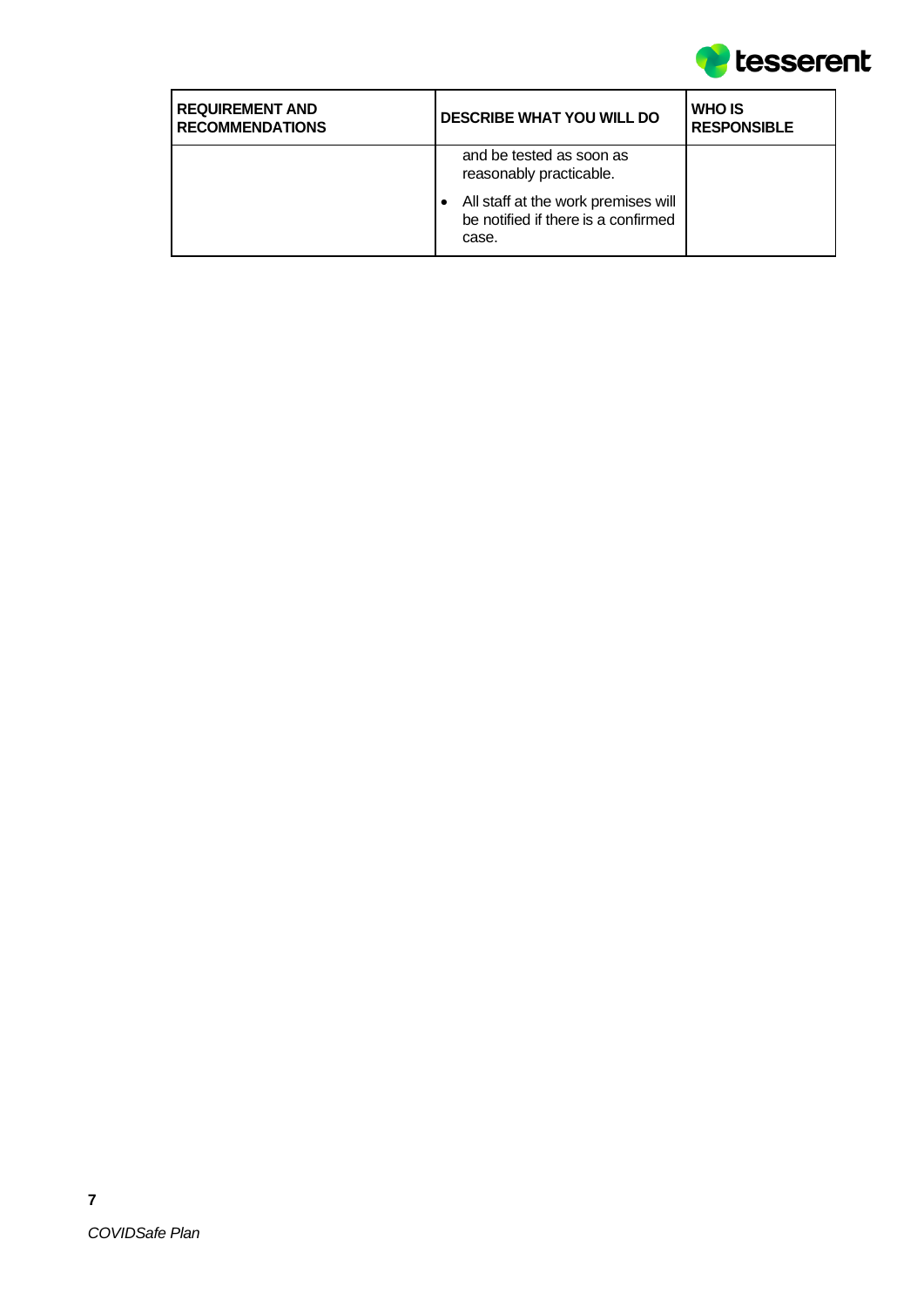

| <b>REQUIREMENT AND</b><br><b>RECOMMENDATIONS</b>                                                                                                                                                                                                                                                                                                                                                                                                                                                                                                                                 | <b>DESCRIBE WHAT YOU WILL DO</b>                                                                                                                                                                                                                                                                                                                                                                                                                                                                                                                                                                                                               | <b>WHO IS</b><br><b>RESPONSIBLE</b> |
|----------------------------------------------------------------------------------------------------------------------------------------------------------------------------------------------------------------------------------------------------------------------------------------------------------------------------------------------------------------------------------------------------------------------------------------------------------------------------------------------------------------------------------------------------------------------------------|------------------------------------------------------------------------------------------------------------------------------------------------------------------------------------------------------------------------------------------------------------------------------------------------------------------------------------------------------------------------------------------------------------------------------------------------------------------------------------------------------------------------------------------------------------------------------------------------------------------------------------------------|-------------------------------------|
| It's strongly recommended that you<br>develop a business contingency plan<br>to manage any outbreaks. How will<br>you do this?                                                                                                                                                                                                                                                                                                                                                                                                                                                   | $\bullet$<br>Door access records for all staff<br>and regular visitors with Pure<br>Security & Seer access cards.                                                                                                                                                                                                                                                                                                                                                                                                                                                                                                                              | People & Culture                    |
| This includes having a plan:<br>to respond to a worker being                                                                                                                                                                                                                                                                                                                                                                                                                                                                                                                     | Established an effective way of<br>$\bullet$<br>quickly communicating with<br>workers where there is or has<br>been a confirmed case -                                                                                                                                                                                                                                                                                                                                                                                                                                                                                                         |                                     |
| notified they are a positive case or<br>a close contact while at work<br>to clean the worksite (or part) in<br>the event of a positive case<br>to contact the Department of<br>Health on 1800 675 398 and notify<br>the actions taken, provide a copy<br>of the risk assessment conducted<br>and contact details of any close<br>contacts<br>to immediately notify WorkSafe<br>Victoria on 13 23 60 if you have<br>identified a person with COVID-19<br>at your workplace<br>if you have been instructed to<br>close by the Department of<br>Health<br>to re-open your workplace | email/phone/slack.<br>For all suspected or confirmed<br>$\bullet$<br>cases, the employer will inform<br>all workers at the workplace to<br>be vigilant about the onset of<br>COVID-19 symptoms, and to<br>self- isolate at symptom onset<br>and be tested as soon as<br>reasonably practicable.<br>For a confirmed case, the<br>$\bullet$<br>employer will inform staff,<br>customers, clients, visitors and<br>workplace inspectors who are<br>close contacts and direct them to<br>stay in self- isolation.<br>All staff at the work premises will<br>$\bullet$<br>be notified if there is a confirmed<br>case.<br>Established a process and |                                     |
| when cleared by the<br>Department of Health and<br>notify workers to return to work.                                                                                                                                                                                                                                                                                                                                                                                                                                                                                             | responsibility for notifying<br>relevant official bodies if there is<br>a confirmed case within the<br>business.<br>The business will immediately<br>notify WorkSafe of a confirmed<br>case: Calling the mandatory<br>incident notification hotline and<br>providing notification within 48<br>hours.                                                                                                                                                                                                                                                                                                                                          |                                     |
|                                                                                                                                                                                                                                                                                                                                                                                                                                                                                                                                                                                  | The business will comply with<br>$\bullet$<br>any directions from DHHS and<br>WorkSafe as to closure or<br>cleaning.                                                                                                                                                                                                                                                                                                                                                                                                                                                                                                                           |                                     |
|                                                                                                                                                                                                                                                                                                                                                                                                                                                                                                                                                                                  | Established a process for<br>$\bullet$<br>confirming a worker (with a<br>suspected or confirmed case)<br>does not have COVID-19 before<br>returning to the office.                                                                                                                                                                                                                                                                                                                                                                                                                                                                             |                                     |
|                                                                                                                                                                                                                                                                                                                                                                                                                                                                                                                                                                                  | Reopen the workplace once all<br>$\bullet$<br>required measures within the<br>directions have been completed<br>(approval from DHHS).                                                                                                                                                                                                                                                                                                                                                                                                                                                                                                          |                                     |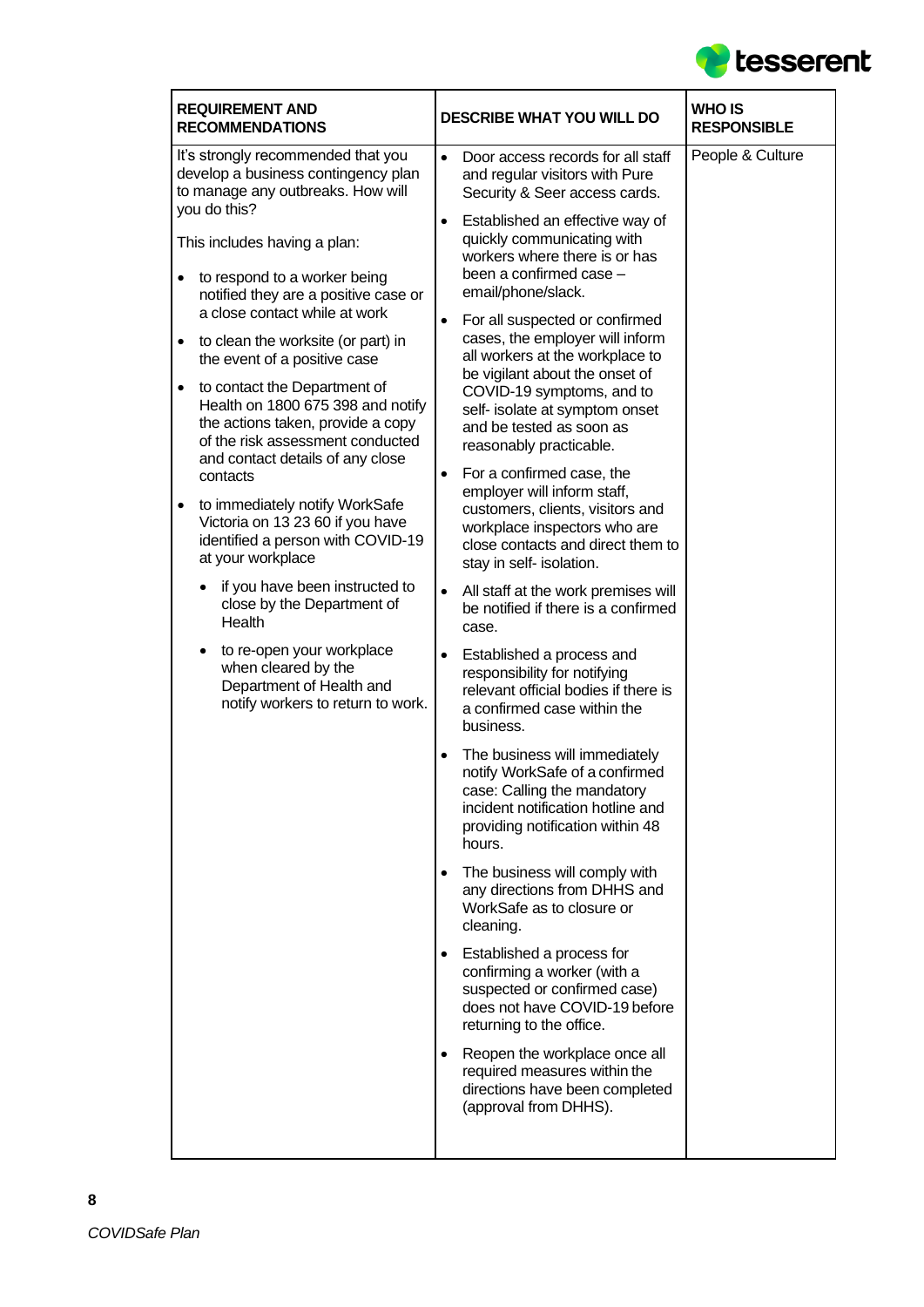



## **Enclosed spaces and ventilation**

| <b>REQUIREMENT AND</b><br><b>RECOMMENDATIONS</b>                                                                                                                                                       | <b>DESCRIBE WHAT YOU WILL DO</b>                                                                                                                   | <b>WHO IS</b><br><b>RESPONSIBLE</b> |
|--------------------------------------------------------------------------------------------------------------------------------------------------------------------------------------------------------|----------------------------------------------------------------------------------------------------------------------------------------------------|-------------------------------------|
| You should reduce the time workers<br>spend in enclosed spaces. How will you<br>do this?                                                                                                               | For applicable offices, staff advised to ensure<br>that windows and air conditioning are set for<br>optimum air flow at the start of each workday. | Manager                             |
|                                                                                                                                                                                                        | Office ventilation currently controlled by<br>building management.                                                                                 |                                     |
| If your industry is subject to additional<br>industry obligations, you may also be<br>required to:                                                                                                     | Not Applicable                                                                                                                                     | Not Applicable                      |
| ask workers to declare in writing<br>before each shift that they are free of<br>symptoms, have not been in contact<br>with a confirmed case and have not<br>been directed to quarantine or<br>isolate. |                                                                                                                                                    |                                     |
| conduct surveillance testing.                                                                                                                                                                          |                                                                                                                                                    |                                     |
| How will you do this?                                                                                                                                                                                  |                                                                                                                                                    |                                     |